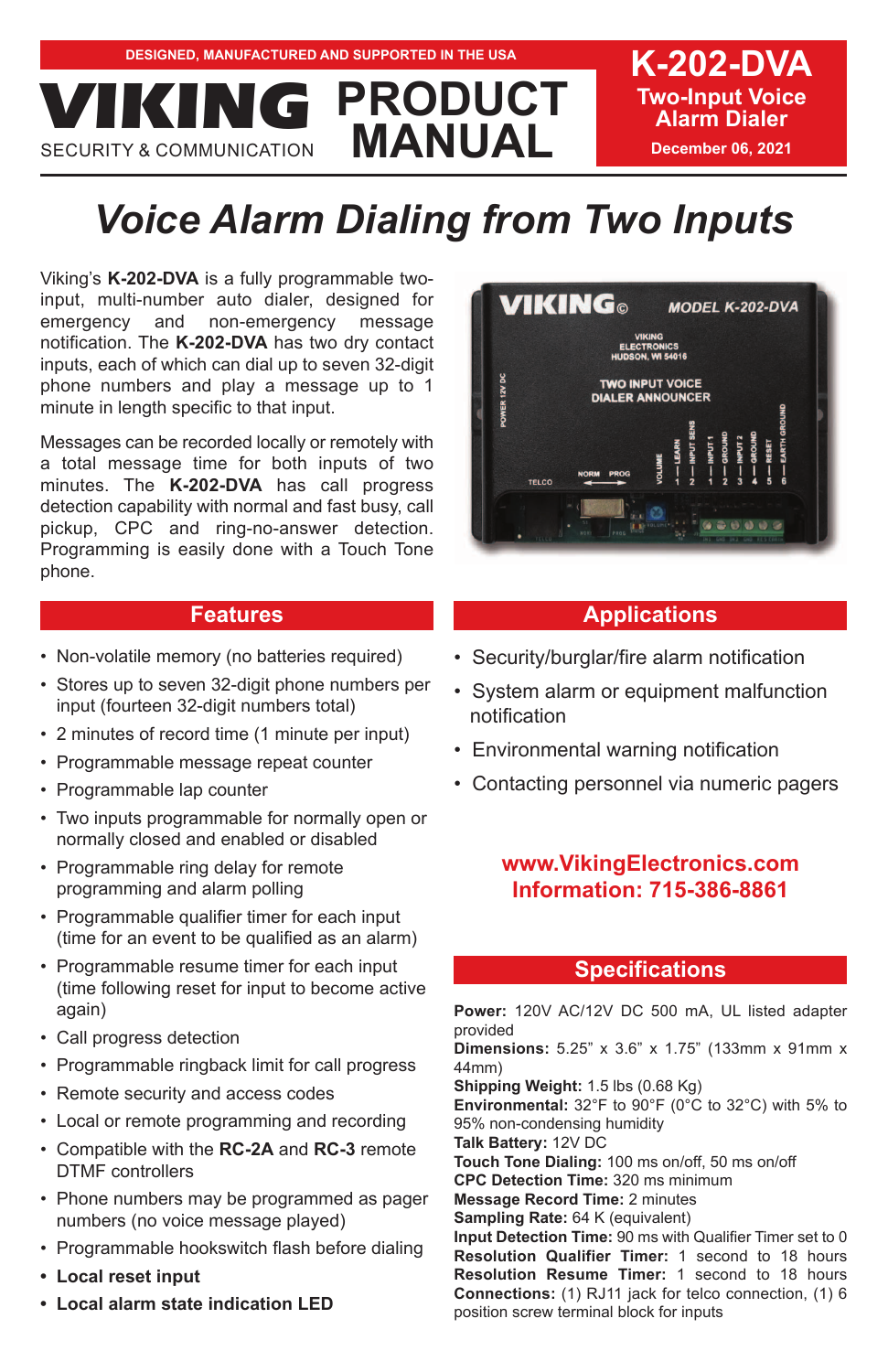# **Definitions**

**Alarm Dialer:** The **K-202-DVA** calls the list of up to 7 phone numbers associated with an alarm input when the input has reached the alarm state.

**Alarm Input:** One of two inputs for alarm sensors which may be connected to the **K-202-DVA**. Each input may be configured as normally open, normally closed, or disabled. In addition, each input may be configured to require a momentary or continuous closure.

**Alarm Message:** One of two user-recorded announcements associated with a corresponding alarm input. Each message may be up to one minute in length.

**Alarm State:** An alarm input reaches this state when there has been a closure across the input (if normally open) or an open (if normally closed) for a minimum amount of time. If the Qualifier Timer is set to zero, this minimum time is about 90ms. Otherwise the time to reach the alarm state is the value the Qualifier Timer has been set to (ranging from 1 second to 18 hours).

**Call Progress Detection:** This feature enables the **K-202-DVA** to determine when the number it is calling has answered so that it can start playing the alarm message.

**Forced Play Timer:** The forced play timer is operational when the Call Progress Detection has been disabled. Instead of starting the alarm message when the call is picked up, the **K-202-DVA** waits a set period of time (from 1 - 99 seconds) after the number is dialed before it starts playing the message. This feature would ordinarily only be used when for some reason reliable call progress detection is not possible; for example: if one or more of the lines being called is very noisy.

**Hookswitch Flash Before Dialing:** In some alarm dialing applications, it is necessary for the **K-202-DVA** to provide a 500ms hookswitch flash before dialing any programmed phone number. This feature can be enabled or disabled on a global basis (applies to both inputs and all dial numbers).

**Lap Counter:** The Lap Counter is a programmable counter that sets how many times the **K-202-DVA** will cycle through its list of up to 7 numbers for a given input before it gives up and stops the alarm dialing procedure. The Lap Counter is set individually for each input and can be from 1 - 99.

**Message Repeat Count:** This is the number of times the alarm message is repeated per call. The Message Repeat Count is set individually for each input and can be from 1-99.

**Pager Number:** A phone number of up to 32 digits which can be used to dial pagers (no alarm message is played).

**Priority:** Input 1 has higher priority than Input 2.

**PA (Public Address) Mode:** In this mode, the **K-202-DVA** dials an access code to play the messages over a PA (public address) system, versus dialing telephone numbers that will be answered by live people.

**Qualifier Timer:** This is a user-programmable timer that can be set from 1 second to 18 hours and specifies the amount of time that a closure must stay in effect before the **K-202-DVA** enters the alarm state. The default value of the Qualifier Timer is 0, which is OFF.

**Remote Access Code:** A six-digit code required for remotely accessing the **K-202-DVA** in order to poll the alarm inputs to see if they have entered the alarm state and have not been reset.

**Reset State:** An alarm is reset if the called party or the remotely accessing user dials a touch-tone "9" during the alarm message. The alarm input resumes normal operation after the **Resume Timer** expires.

**Ring Delay:** This is the number of rings the **K-202-DVA** waits before answering an inbound call. The Ring Delay must be set from 0-9, with 0 specifying that incoming calls are not to be answered.

**Ringback Limit:** This is the number of times the **K-202-DVA** will allow the phone to ring when trying to reach a number on its phone number list before giving up and going on to the next number.

**Resume Timer:** This is a user-programmable timer that can be set from 1 second to 18 hours and specifies the amount of time after an alarm input is reset before it resumes normal operation and begins looking for alarms again. See Operation for a discussion of how the Resume timer determines when an alarm input leaves the reset state. The default value of the Resume Timer is zero, which is OFF.

**Security Code:** A six-digit code required for entering programming.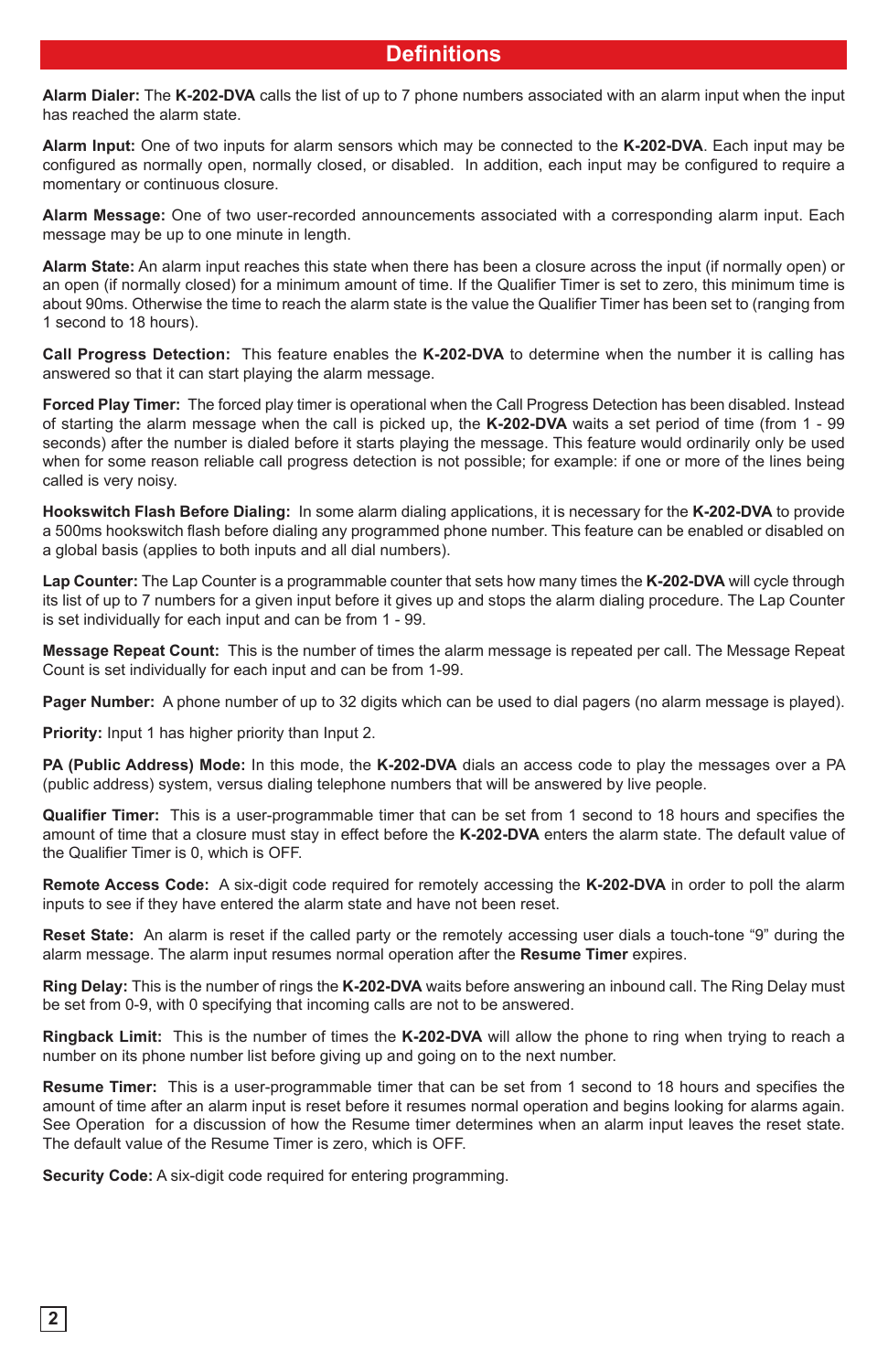# **Installation**

*IMPORTANT: Electronic devices are susceptible to lightning and power station electrical surges from both the AC outlet and the telephone line. It is recommended that a surge protector be installed to protect against such surges.* 



*\*\* Note: To increase surge protection, fasten a wire from this screw terminal to Earth Ground (grounding rod, water pipe, etc.)*

# **Programming**

#### **A. Entering the Programming Mode**

**1. Local**

| Step 1. Move the PROG/NORM switch to PROG and plug an analog phone into the TELCO jack. |  |  |
|-----------------------------------------------------------------------------------------|--|--|
| Step 2. After taking the phone off hook, wait for two beeps.                            |  |  |
| Step 3. Program as shown in sections B-U.                                               |  |  |
| Step 4.   To exit programming, hang-up. Set the PROG/NORM switch to NORM.               |  |  |

#### **2. Remote**

|         | Make sure the <b>PROG/NORM</b> switch is set to the <b>NORM</b> position and that there is a CO line or analog                                                                                                                                                                                                                                                                                                                       |  |  |  |
|---------|--------------------------------------------------------------------------------------------------------------------------------------------------------------------------------------------------------------------------------------------------------------------------------------------------------------------------------------------------------------------------------------------------------------------------------------|--|--|--|
| Step 1. | PABX/KSU extension in the TELCO jack.                                                                                                                                                                                                                                                                                                                                                                                                |  |  |  |
|         |                                                                                                                                                                                                                                                                                                                                                                                                                                      |  |  |  |
| Step 2. | Call into the K-202-DVA on that line or extension. The unit will answer after the set ring delay (see<br><b>Programming</b> section L) and a single beep should be heard.                                                                                                                                                                                                                                                            |  |  |  |
| Step 3. | Enter a $*$ and the six-digit security code (factory default is 845464). If the correct code is entered,<br>two beeps should be heard. Note: The security code must be entered within 20 seconds otherwise<br>the K-202-DVA will time out and hang up. When in programming, if 20 seconds elapse without Touch<br>Tones being entered or a message being recorded, the K-202-DVA will automatically exit<br>programming and hang up. |  |  |  |
| Step 4. | Program as shown in sections <b>B-U</b> .                                                                                                                                                                                                                                                                                                                                                                                            |  |  |  |
| Step 5. | To exit programming, hang-up. After the 20 second timeout has elapsed, the K-202-DVA will be<br>ready for normal operation. Alternatively, dial ##7 and the K-202-DVA will immediately be ready for<br>normal operation.                                                                                                                                                                                                             |  |  |  |

*Note: Correct programming entries are implemented and then acknowledged by two beeps. Incorrect programming entries are discarded and receive three beeps to indicate an error.*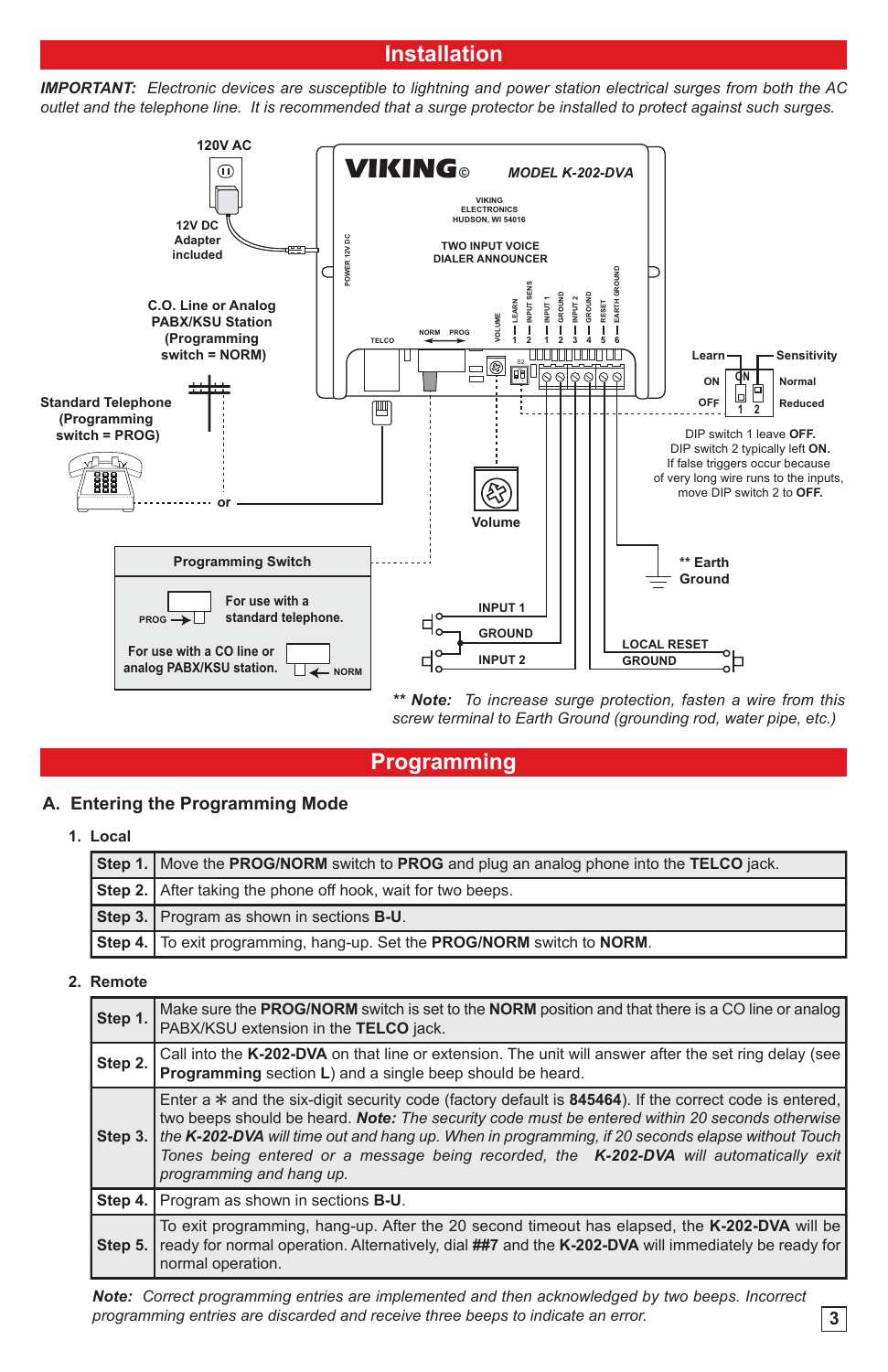#### **B. Quick Programming Features (see sections D - U for detailed descriptions)**

| <b>Description</b>                                                          | <b>Enter Digits</b> |    | + Location |
|-----------------------------------------------------------------------------|---------------------|----|------------|
|                                                                             |                     | ٠. | #XY*       |
|                                                                             |                     |    | + #XY*     |
|                                                                             |                     |    | + #*XY*    |
| Contacts: First digit - $0 = NO$ , $1 = NC$ , $2 =$ enabled, $3 =$ disabled | 2 digits            |    | $+$ #X9*   |
| Repeat/Lap Counter: First two digits - message repeat counter (01-99)       | 4 digits            |    | $+$ #X0*   |
|                                                                             |                     |    | + #X**     |
| To program the Resume Operation Timer (HHMMSS, 18 hour maximum)  6 digits   |                     |    | + #X#*     |
|                                                                             |                     |    | $+$ #90    |
|                                                                             |                     |    | $+ 491$    |
|                                                                             |                     |    | $+$ #92    |
|                                                                             |                     |    | + #93      |
|                                                                             |                     |    | + #94      |
|                                                                             |                     |    |            |
|                                                                             |                     |    |            |
|                                                                             |                     |    |            |
|                                                                             |                     |    |            |
|                                                                             |                     |    |            |
|                                                                             |                     |    |            |
|                                                                             |                     |    |            |
|                                                                             |                     |    |            |
|                                                                             |                     |    |            |
|                                                                             |                     |    |            |
|                                                                             |                     |    |            |
|                                                                             |                     |    |            |
|                                                                             |                     |    |            |
|                                                                             |                     |    |            |
|                                                                             |                     |    |            |
|                                                                             | ###                 |    |            |

*\* X is an input number (1 or 2) and Y is the dialing order (1-7) of the seven memory locations for this input.*

## **C. Factory Default Settings**

| <b>Phone Numbers</b>                | Not programmed (section D)                |
|-------------------------------------|-------------------------------------------|
| Pager Number                        | Not programmed (section E)                |
| <b>Alarm Input</b><br>Configuration | N/O (Enabled) Momentary<br>(section $F$ ) |
| Lap Counter                         | 1 (section $G$ )                          |
| <b>Message Repeat</b><br>Counter    | 2 (section G)                             |
| <b>Qualifier Timer</b>              | 0 - disabled (section H)                  |
| <b>Resume Timer</b>                 | 0 - disabled (section I)                  |
| Security Code                       | 845464 (V-I-K-I-N-G) (section J)          |

| <b>Access Code</b>                               | 123456 (section K)         |
|--------------------------------------------------|----------------------------|
| <b>Ring Delay</b>                                | 1 (section L)              |
| <b>Ringback Limit</b>                            | 6 (section M)              |
| <b>Call Progress Detection</b>                   | Enabled (section N)        |
| <b>Messages</b>                                  | Not recorded (section O,P) |
| <b>Dialing Speed</b>                             | Normal (section Q)         |
| <b>Hookswitch Flash Before</b><br><b>Dialing</b> | Disabled (section R)       |
| <b>PA Mode</b>                                   | Disabled (section S)       |
| <b>Auto Resume Mode</b>                          | Disabled (section T)       |

## **D. Programming the Phone Numbers**

To program one of the seven phone numbers for each alarm input enter: the desired 1-32 digit phone number **+ # + XY** (where X is the input number (1 - 2) and Y the dialing order (1-7) of the seven memory locations for this input). To add a 4-second pause to the dial string (this counts as one of the 32 digits) enter  $\angle 9$ . To add a  $\angle$  to the dial string enter  $\angle \times \angle$ . To add a # to the dial string enter  $*$ #. To clear a number enter  $# + XY$  (where X is the input number (1 - 2) and Y is the dialing order (1-7) of the seven memory locations for this input) without any preceding digits.

#### **E. Programming Pager Phone Numbers**

To program one of the seven phone numbers for each alarm input as a pager number enter: the desired 1-32 digit pager phone number  $+ \#x + XY$  (where X is the input number (1-2) and Y is the dialing order (1-7) of the seven memory locations for this input). As with normal phone numbers, 4-second pause,  $*$  or # can be programmed by entering  $*9$ ,  $**$  or  $**$ respectively. To clear a pager number enter **# + XY** without any preceding digits. When dialing pagers, the **K-202-DVA** is normally configured to send a certain character string when activated, that is easily recognized by the user on the pager display. To accomplish this, the **K-202-DVA** is programmed with the phone number for the pager, a series of pauses (usually 8 or 12 seconds), the character string that you want to appear on the pager display ("3333333333" for example), a # character (programmed as  $*$ #) to "end" the call with the paging equipment, followed by # $*$  plus XY (where X is the input number (1-2) and Y is the dialing order (1-7) of the seven memory locations for this input).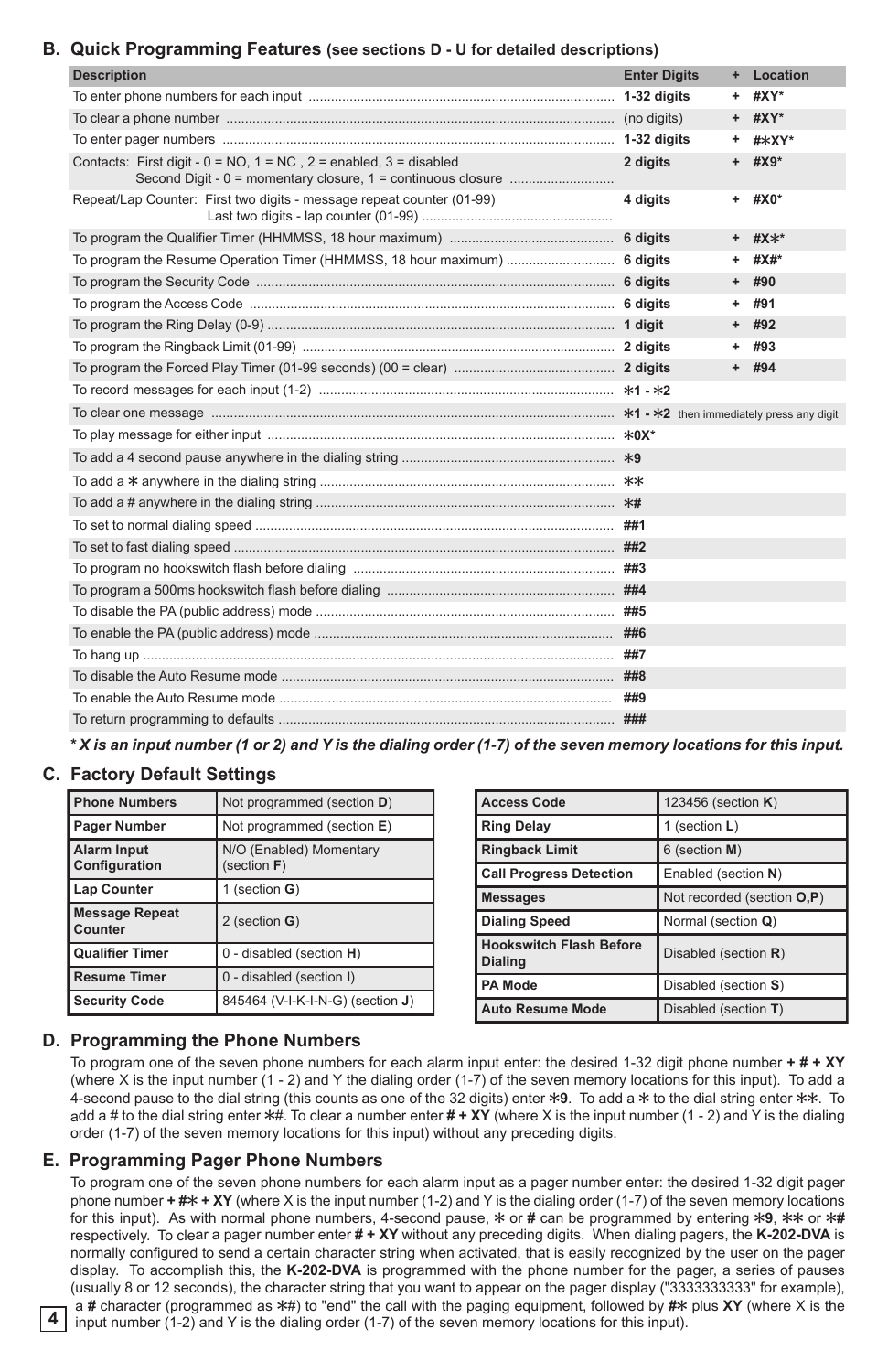Pager Number Example:

| "1 3035551212 | $*9*9$ | 3333333333       | $*$ # | #*11"        |
|---------------|--------|------------------|-------|--------------|
|               |        |                  |       |              |
| Pager Phone   | Pause  | String to appear | "#"   | Location of  |
| Number        | Time   | on pager display |       | Pager string |

#### **F. Contact Closures**

Enter 2 digits + **#X9**, where X is the input number (1-2).

First Digit: **0 = normally open 1 = normally closed 2 = enabled**

Second Digit: **0 = momentary closure 1 = continuous closure**

- 
- **3 = disabled**

*Note: These parameters should be set for each input being used. If contacts are disabled through programming 30/31#X9, they must be enabled with 20/21 #X9 before they will function. This allows wiring and contact style changes without causing false alarms.*

## **G. Message Repeat Counter and Lap Counter**

Enter 4 digits + **#X0**, where X is the input number (1-2)

First two digits: 01 - 99 are the Message Repeat Counter

Last two digits: 01 - 99 are the Lap Counter

*Note: Each input can have its own Message Repeat Counter and Lap Counter.*

#### **H. Qualifier Timer**

Enter 6 digits + #X<sup>\*</sup>, where X is the input number (1-2). The format is 2 digits for hours, 2 digits for minutes, and 2 digits for seconds: **HHMMSS**. The qualifier timer can be set anywhere from zero to 18 hours, and has a 1 second resolution. *Note: Each input has its own Qualifier Timer.*

#### **I. Resume Timer**

Enter **6 digits + #X#**, where X is the input number (1-2). The format is 2 digits for hours, 2 digits for minutes, and 2 digits for seconds: **HHMMSS**. The resume timer can be set anywhere from zero to 18 hours, and has a 1 second resolution. *Note: Each input has its own Resume Timer.*

#### **J. Security Code (memory location #90)**

The security code allows the user/installer to program the **K-202-DVA** either locally or remotely. The factory set security code is 845464 (V-I-K-I-N-G). It is recommended that the security code be changed. **Example:** To store 654321 as the security code:

| Step 1. Access programming as shown in Programming section A. |
|---------------------------------------------------------------|
| Step 2. Enter 654321 #90.                                     |
| Step 3. Exit Programming as shown in section A.               |

*Note:* The security code must be 6 digits, cannot include a  $*$  or a #, and cannot be set the same as the remote *access code.*

#### **K. Remote Access Code**

Enter a six-digit access code followed by **#91**. *Note: The remote access code must use only the digits 0-9, cannot contain*  $*$  *or*  $#$ *, and cannot be set the same as the security code.* 

## **L. Ring Delay**

Enter one digit from 0-9 followed by **#92**. If the ring delay is set to **0**, ring detection is disabled, so that the **K-202- DVA** will not answer incoming calls. It is important to note that this prevents Remote Access and Remote Programming.

#### **M. Ringback Limit**

Enter two digits from 01-99 followed by **#93**.

#### **N. Forced Play Timer and Call Progress Detection**

Call Progress Detection is enabled by setting the Forced Play Timer to 0, which is done by entering the two digits 00 followed by **#94**. Call Progress Detection is disabled by setting the Forced Play Timer to a non-zero value from 1 to 99 seconds. Enter a two digit number from 01- 99 followed by **#94**.

#### **O. Recording Messages**

Recording of the voice messages may be done either locally or remotely. Once programming has been entered, touch tones are used to start and stop the recording process. To start a recording: enter  $*$  followed by the number of the input. The **K-202-DVA** gives a single beep to indicate that it is recording and then starts the recording process. Speak into the handset of the telephone to record the message. The **K-202-DVA** has a maximum message time for each input of one minute. When finished recording the message, enter any touch tone to stop the recording process. At this point the **K-202-DVA** automatically plays back the message just recorded. If the recording process goes over one minute the **K-202-DVA** stops the recording and starts playing back the message. To clear a single message: enter  $*$  followed by the number of the input and then immediately press any Touch Tone to stop the recording process. **5**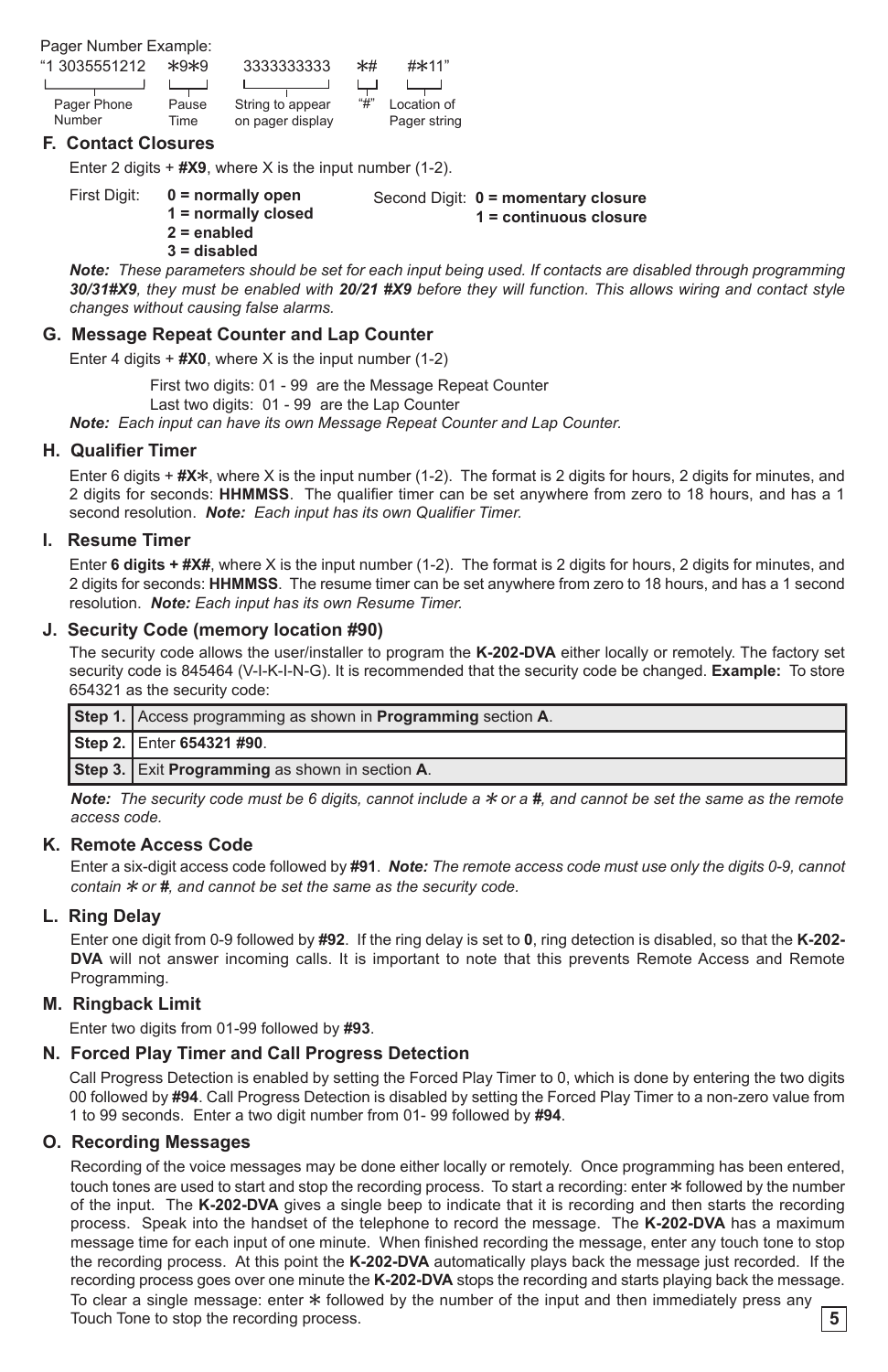## **P. Playing Back Messages**

When in programming, enter  $*0$  followed by the number of the input to play back the message recorded for that input. If no message has been recorded, nothing will be heard.

## **Q. Selecting Dialing Speed**

To select normal dialing speed (100 ms) enter **##1**. To select fast dialing speed (50 ms) enter **##2**.

#### **R. Hookswitch Flash Before Dialing**

In the majority of alarm dialing applications, the **K-202-DVA** simply goes off hook on the phone line or PBX extension, pauses one second, then begins dialing the programmed phone (or pager) number. In a few alarm dialing applications, the **K-202-DVA** must go off hook on the phone line or PBX extension and provide a 500 millisecond hookswitch flash before dialing the programmed phone number. This feature can be enabled or disabled on a global basis (applies to both inputs and all dial numbers). To enable the hookswitch flash before dialing enter **##4**. To disable the hookswitch flash before dialing enter **##3** (default). When hookswitch flash before dialing is enabled, the **K-202-DVA** goes off hook, waits 2 seconds, provides the 500 millisecond hookswitch flash, waits one second then dials the programmed phone number.

#### **S. PA (Public Address) Mode**

The PA mode allows the **K-202-DVA** to play recorded messages over a paging system. For a description of how the mode functions, see **Operation** section **C**. This feature is enabled or disabled on a global basis (applies to both inputs and all dial numbers). When in programming, enter **##6** to enable the PA mode. When the PA mode is enabled, the forced play timer should be set to 10 seconds (see **Programming** section **N**) and the lap counter should be set to a value higher than 1 (see **Programming** section **G**). To disable the PA mode enter **##5** (default). All options for the inputs are still programmable (normally open or normally closed, momentary or continuous, qualifier timer, etc). Note that the PA mode should not be enabled if the Auto-Resume mode has been enabled because the **K-202-DVA** will not function properly with both modes enabled.

### **T. Auto Resume Mode**

See **Operation** section **D** for a functional description of this mode. The Auto-Resume mode is disabled by default but can be enabled by entering ##9 in programming. In addition, a value for the resume timer should be set so the unit knows how long to wait before repeating the alarm dialing procedure (see **Programming** section **I**). To disable the mode, enter **##8**. The Auto-Resume mode should not be enabled if the PA mode has been enabled because the **K-202-DVA** will not function properly with both modes enabled.

#### **U. Return to Default**

*IMPORTANT: Executing the following programming erases all phone numbers and messages and returns the K-202-DVA to default settings.* To erase all messages and phone numbers and to return the **K-202-DVA** to its original default settings enter **###** while in programming.

## **Operation**

### **A. Alarm Dialer Mode**

The **K-202-DVA** constantly monitors both alarm inputs to see if either of them leaves their normal state (N/O becomes closed or N/C becomes open) for more than 90 ms. In the event of two simultaneous closures, Input 1 has higher priority. What happens after a closure is detected depends on the Qualifier Timer setting for the input. If the Qualifier Timer is set to zero, the event qualifies as an alarm immediately and the input enters the alarm state. Otherwise the **K-202-DVA** counts down from the Qualifier Timer value to zero, all the while watching to see that the closure remains in effect. If the Qualifier Timer reaches zero and the closure has not gone away the event qualifies as an alarm and the input enters the alarm state.

When an input has entered the alarm state, the **K-202-DVA** dials the first phone number associated with that input. When dialing is completed, the **K-202-DVA** looks to see if call progress detection is enabled. If it is, the **K-202-DVA** counts ringbacks while looking for the called number to answer. If the call is not answered before the programmed ringback limit is reached, the **K-202-DVA** will hang up and dial the next number in the list. If the called party answers, the **K-202-DVA** starts playing the alarm message associated with that input. If call progress detection is not enabled, the **K-202-DVA** simply waits until the forced play timer has expired and then starts playing the alarm message regardless of whether the called party has answered or not. *Note: If the phone number is a pager number, the K-202-DVA does not play the alarm message, but instead pauses two seconds and hangs up.* When the called party answers there are 4 options available, as shown below.

|   | <b>Touch Tone   Result</b> |                                                                                                                                                                                                                                                                                |
|---|----------------------------|--------------------------------------------------------------------------------------------------------------------------------------------------------------------------------------------------------------------------------------------------------------------------------|
|   |                            | Stops the current message if playing and plays message 1 if lnput 1 has an alarm that has not been reset,<br>followed by Message 2 if Input 2 has an alarm that has not been reset. If neither input has an alarm that has not<br>been reset, the K-202-DVA gives three beeps. |
|   | $\overline{2}$             | Stops the current message if playing and plays the other message if the other input has an alarm that has not<br>been reset. If the other input does not have an alarm that has not been reset the K-202-DVA gives three beeps.                                                |
|   | 3                          | Stops the current message if playing, hangs up and continues dialing if applicable.                                                                                                                                                                                            |
| 6 | q                          | Stops the current message if playing and resets the alarmed input.                                                                                                                                                                                                             |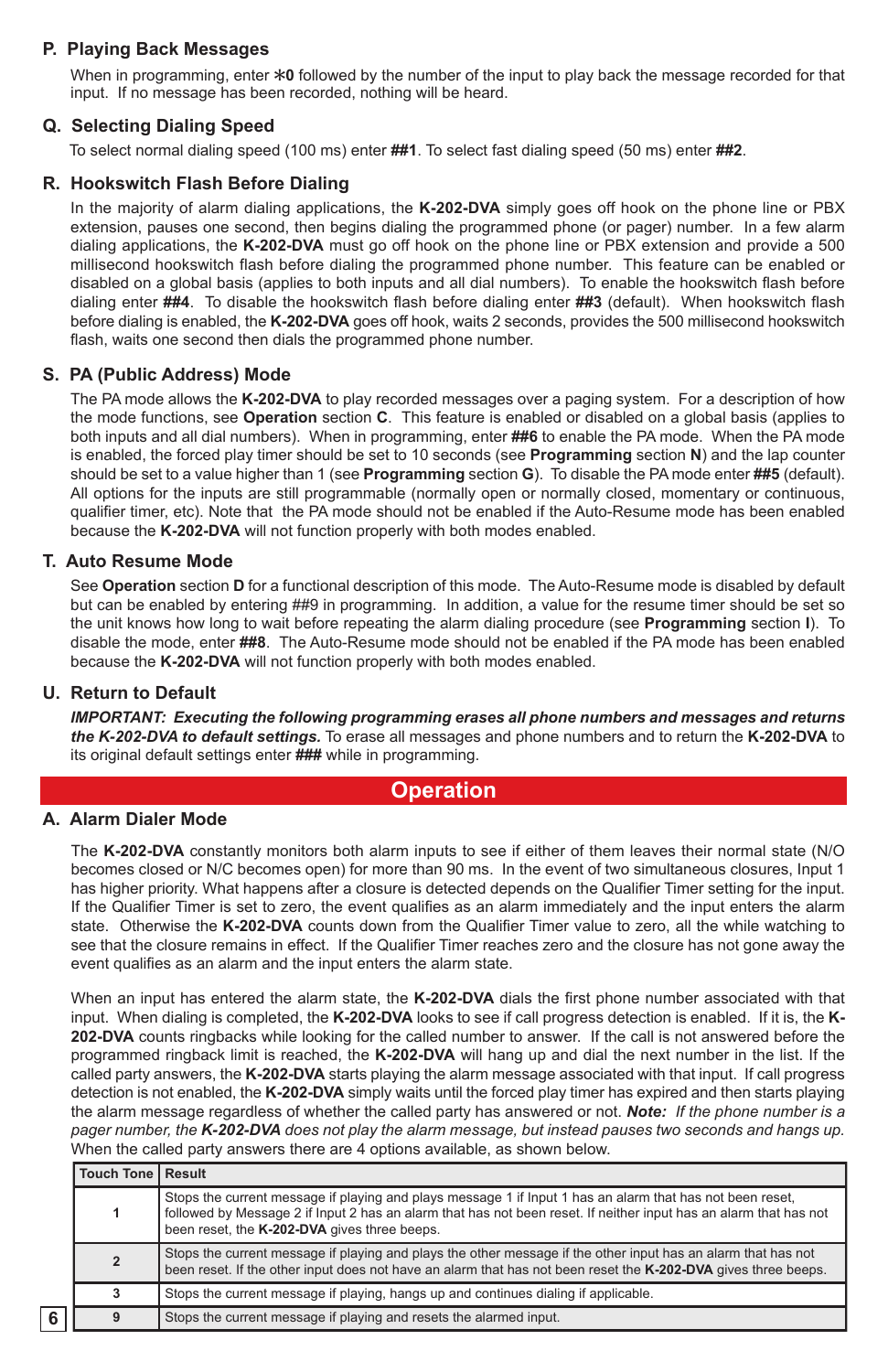Once the message repeat count has been met without a response, the **K-202-DVA** will give a single beep to indicate that it has delivered its messages and is about to hang up. The **K-202-DVA** will then pause for five seconds to allow the called party a final opportunity to exercise one of the above options.

If the **K-202-DVA** delivers its message and the called party does not reset the alarmed input the **K-202-DVA** hangs up and dials the next number on the list for that input. If all numbers have been dialed and the alarm is still not reset the **K-202-DVA** increments the lap counter for that input and starts the dialing process over again. This will continue until the lap counter has been met. At this point the **K-202-DVA** marks the input as an alarmed input and returns the input to its rest state.

If an alarm input is reset, the manner in which the input resumes normal operation is determined by the Resume Timer. If the Resume Timer is set to zero, the **K-202-DVA** starts looking at the input again right away. If the closure is still in effect, the **K-202-DVA** waits for it to go away. If the closure is no longer in effect but a short time later it returns, the **K-202-DVA** will start the alarm dialing procedure all over again for that input. However, if the Resume Timer is set to a non-zero value, the **K-202-DVA** counts down from that value to zero and then examines the input to see if the closure is still in effect. If it is, the alarm dialing procedure starts again. If not, the input goes back to the rest state.

Note that if a  $*$  is entered while connected to the call the **K-202-DVA** will exit its current mode and if no touch tones are entered within 20 seconds, it will hang up and proceed. This 20 second wait is important, so that an **RC-2A** or **RC-3** can be used in conjunction with the **K-202-DVA**. For more information, see **DOD 878**.

### **B. Remote Access Polling**

The **K-202-DVA** can be called from a remote location to check on possible alarm activity. When the phone line it is connected to is called, it answers and gives a single beep as a prompt. Enter  $*$  followed by the 6 digit access code, the K-202-DVA gives 2 beeps, and the for options in Figure 1 on page 6 become available. When finished, dial 3 to disconnect (3 beeps are heard) or just hang up. Note that the K-202-DVA will give 3 beeps and hang up if 20 seconds go by without a touch tone entry.

## **C. PA (Public Address) Mode**

The PA mode is useful in applications where the **K-202-DVA** is providing emergency or informational messages over a paging system, activated from an alarm system, panic buttons or doorbell buttons. When an input is activated, the **K-202-DVA** dials the access code or extension number for the PA system and listens for a busy signal. If it does not hear a busy signal the forced play timer expires and the recorded message plays for the programmed number of repeats. Unlike the alarm dialing mode, this mode does not produce a beep after the message has played, so beeps are not sent out over the speakers. If the **K-202-DVA** does hear a busy signal it hangs up, waits two seconds and then dials the access code for the PA system again, provided that the lap counter has not been reached yet. The **K-202-DVA** will keep repeating this process until a busy signal is not heard or the lap counter reaches its programmed value. Once the **K-202-DVA** plays the message or the lap counter expires it returns to idle and waits for another input trigger. The lap counter in this mode is actually a counter for the maximum number of times the **K-202-DVA** will attempt to call a busy paging port before it gives up. When playing emergency messages over the paging system, the lap counter should be set fairly high to ensure the emergency message eventually plays, especially on systems with heavy paging traffic.

#### **D. Auto Resume Mode**

At the end of the standard alarm dialing procedure when the lap counter has been met the **K-202-DVA** resets the input and marks it to keep track of the fact that there was an alarm that was not reset by the user. From this point on, while it is possible to call in to the **K-202-DVA** and poll it to discover that there was an alarm, the **K-202-DVA** does not initiate any more dialing.

This alarm situation is handled differently when the auto-resume feature is enabled. The **K-202-DVA** resets and marks the input, but it also starts the resume timer, the value of which is set in programming (see **Programming** section **I**). While the resume time is running, the unit will not call its programmed numbers, but it will play the alarm message of the marked input if it is polled, and the user can dial a touch tone 9 to return the input to its rest state. If the resume timer elapses without a call from the user and the closure is still in effect (to the input), the **K-202-DVA** clears the lap counter and starts the alarm dialing sequence again from the beginning. If the lap counter is reached again, the unit ceases dialing and the resume timer is started again. This will continue until one of the called numbers answers and resets the input by dialing a touch tone 9 or until a user calls in, polls the unit by dialing a touch tone 1, and resets the alarmed input by dialing a touch tone 9. See **Operation** section **B** for a description of the polling procedure.

#### **E. Local Reset**

A momentary switch can be connected between the Reset Terminal and chassis ground (not earth ground) to provide a local reset to both inputs. See the Installation diagram on page 3 to see how to hook this up. A closure resets either or both of the inputs if they are in alarm state, and will also clear either or both of the inputs if they are marked. Note that the inputs may alarm again if the resume timer is set to zero and the condition that caused the alarm has not been corrected.

#### **F Status LED Alarm Indication**

The Status LED gives an indication of the alarm status of the **K-202-DVA**. If neither of the inputs are in the alarm state or marked as the result of previous dialing that did not result in a remote reset, the Status LED remains lit steady. If Input 1 enters the alarm state, the Status LED gives a quick flash every second until reset. If Input 2 enters the alarm state, the Status LED gives a quick double flash every second. If both inputs are in the alarm state, the Status LED alternates between a single flash and a double flash every second. The Status LED flashes in the same way when either or both of the inputs are marked. To reset the **K-202-DVA**, either provide a closure between the reset terminal and chassis ground (not earth ground) or call the unit, and when it answers, enter  $*$  plus the access code, then 1 and 9 while the message is playing ( see B. Remote Access Polling on Page 7).